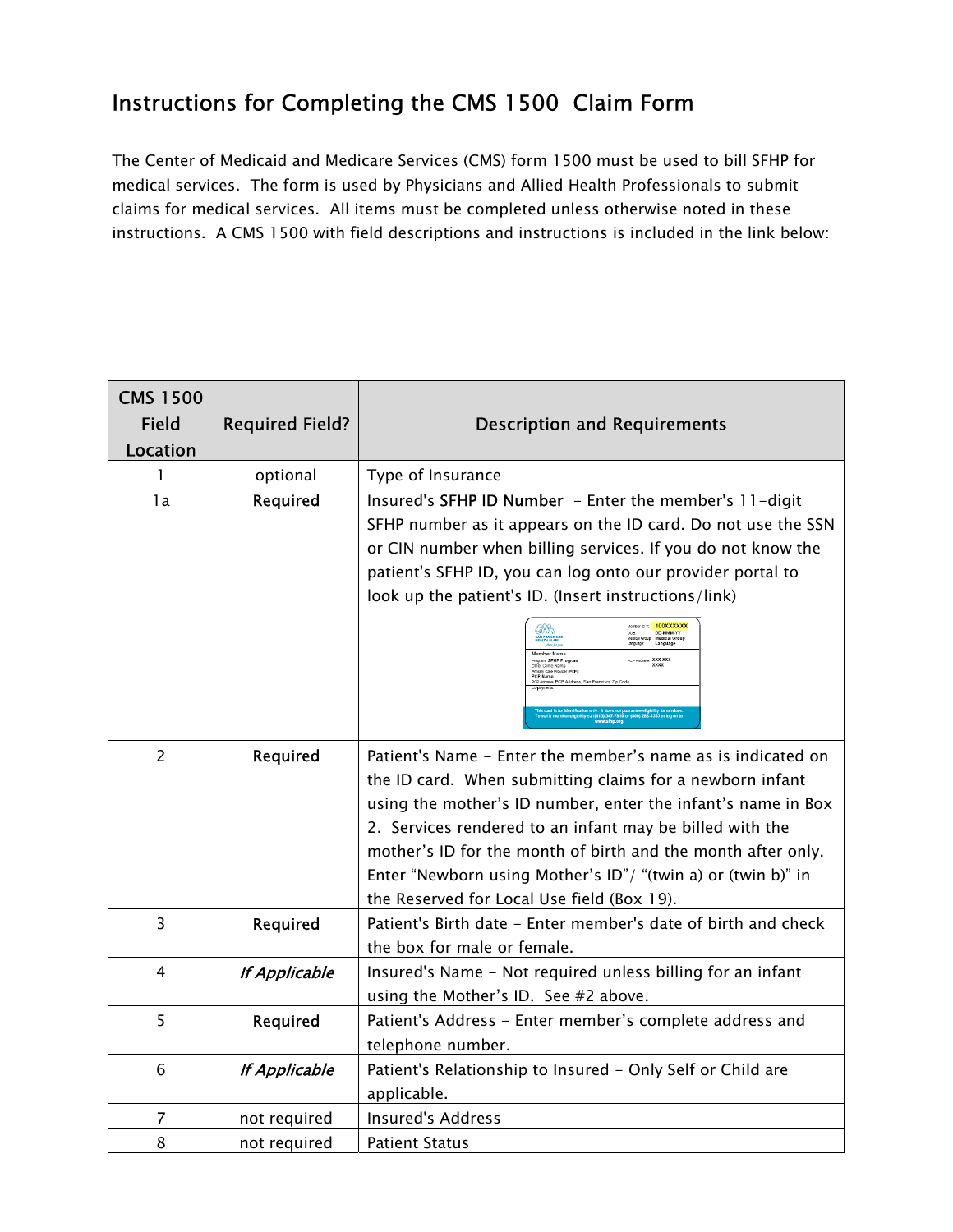| <b>CMS 1500</b> |                        |                                                                                                                                                                                                                                                                                                        |
|-----------------|------------------------|--------------------------------------------------------------------------------------------------------------------------------------------------------------------------------------------------------------------------------------------------------------------------------------------------------|
| <b>Field</b>    | <b>Required Field?</b> | <b>Description and Requirements</b>                                                                                                                                                                                                                                                                    |
| Location        |                        |                                                                                                                                                                                                                                                                                                        |
| $9a-d$          | not required           | Other Insured's Information - Name, Policy/Group Number,                                                                                                                                                                                                                                               |
|                 |                        | Employer/School Name, Insurance Plan/Program Name                                                                                                                                                                                                                                                      |
| $10a-c$         | not required           | Patient's Condition Relation                                                                                                                                                                                                                                                                           |
| 10d             | not required           | <b>Reserved For Local Use</b>                                                                                                                                                                                                                                                                          |
| $11a-b$         | not required           | Insured's Information - Name, Policy/Group Number,                                                                                                                                                                                                                                                     |
|                 |                        | Employer/School Name, Insurance Plan/Program Name                                                                                                                                                                                                                                                      |
| 11c             | <b>If Applicable</b>   | For Medicare/Medi-Cal crossover claims. Enter the Medicare                                                                                                                                                                                                                                             |
|                 |                        | Carrier Code.                                                                                                                                                                                                                                                                                          |
| 11d             | Required               | Is there another health benefit plan? Check Yes or No                                                                                                                                                                                                                                                  |
| 12              | not required           | Signature and Date                                                                                                                                                                                                                                                                                     |
| 13              | not required           | Insured's or Authorized Person's Signature                                                                                                                                                                                                                                                             |
| 14              | Required               | Date of Current - Illness (First Symptom) OR Injury OR                                                                                                                                                                                                                                                 |
|                 |                        | Pregnancy (LMP) - Enter the date of onset of the member's                                                                                                                                                                                                                                              |
|                 |                        | illness, the date of accident/injury or the date of the last                                                                                                                                                                                                                                           |
|                 |                        | menstrual period.                                                                                                                                                                                                                                                                                      |
| 15              | not required           | If patient had same or similar illness give first date                                                                                                                                                                                                                                                 |
| 16              | not required           | Dates Patient Unable to Work in Current Occupation                                                                                                                                                                                                                                                     |
| 17              | <b>If Applicable</b>   | Name of Referring Provider or Other Source - Enter the full                                                                                                                                                                                                                                            |
|                 |                        | name of the Referring Provider. A referring/ordering provider                                                                                                                                                                                                                                          |
|                 |                        | is one who requests services for a member, such as provider                                                                                                                                                                                                                                            |
|                 |                        | consultation, diagnostic laboratory or radiological tests,                                                                                                                                                                                                                                             |
|                 |                        | physical or other therapies, pharmaceuticals or durable                                                                                                                                                                                                                                                |
|                 |                        | medical equipment.                                                                                                                                                                                                                                                                                     |
| 17a             | <b>If Applicable</b>   | ID Number of Referring Physician - Enter State Medical                                                                                                                                                                                                                                                 |
|                 |                        | License number.                                                                                                                                                                                                                                                                                        |
| 17b             | <b>If Applicable</b>   | NPI - Enter Referring Provider's NPI number.                                                                                                                                                                                                                                                           |
| 18              | <b>If Applicable</b>   | Hospitalization Dates Related to Current Services - Enter the                                                                                                                                                                                                                                          |
|                 |                        | date of hospital admission and discharge if the services billed                                                                                                                                                                                                                                        |
|                 |                        | are related to hospitalization. If the patient has not been                                                                                                                                                                                                                                            |
|                 |                        | discharged, leave the discharge date blank.                                                                                                                                                                                                                                                            |
| 19              | <b>If Applicable</b>   | Reserved for Local Use - Use this area for procedures that                                                                                                                                                                                                                                             |
|                 |                        | require additional information, justification or an Emergency                                                                                                                                                                                                                                          |
|                 |                        | Certification Statement.                                                                                                                                                                                                                                                                               |
|                 |                        | This section may be used for an unlisted procedure                                                                                                                                                                                                                                                     |
|                 |                        | code when explanation is required and clinical review                                                                                                                                                                                                                                                  |
|                 |                        | is required.                                                                                                                                                                                                                                                                                           |
|                 |                        |                                                                                                                                                                                                                                                                                                        |
|                 |                        |                                                                                                                                                                                                                                                                                                        |
|                 |                        |                                                                                                                                                                                                                                                                                                        |
|                 |                        |                                                                                                                                                                                                                                                                                                        |
|                 |                        |                                                                                                                                                                                                                                                                                                        |
|                 |                        | If modifier "-99" multiple modifiers is entered in<br>$\bullet$<br>section 24d, they should be itemized in this section.<br>All applicable modifiers for each line item should be<br>listed.<br>Claims for "By Report" codes and complicated<br>procedures should be detailed in this section if space |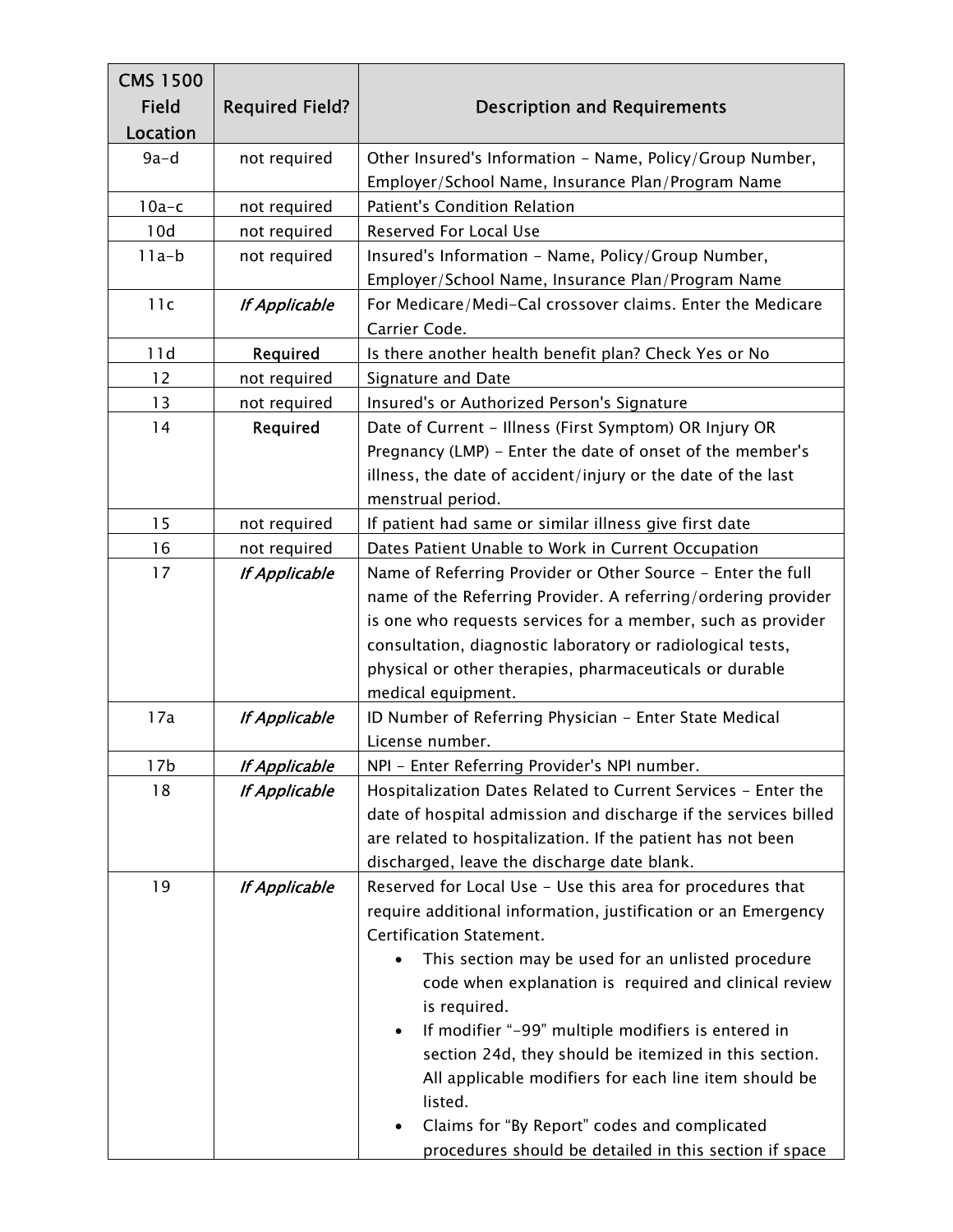| <b>CMS 1500</b><br><b>Field</b><br>Location | <b>Required Field?</b> | <b>Description and Requirements</b>                                                                                                                                                                                                                                                                                                                                                                                                                                                                            |
|---------------------------------------------|------------------------|----------------------------------------------------------------------------------------------------------------------------------------------------------------------------------------------------------------------------------------------------------------------------------------------------------------------------------------------------------------------------------------------------------------------------------------------------------------------------------------------------------------|
|                                             |                        | permits.<br>All multiple procedures that could be mistaken for<br>duplicate services performed should be detailed in<br>this section.<br>Anesthesia start and stop times.<br>$\bullet$<br>Itemization of miscellaneous supplies, etc.                                                                                                                                                                                                                                                                          |
| 20                                          | <b>If Applicable</b>   | Outside Lab? - Check "yes" when diagnostic test was<br>performed by any entity other that the provider billing the<br>service. If this claim includes charges for laboratory work<br>performed by a licensed laboratory, enter and "X". "Outside<br>Laboratory refers to a laboratory not affiliated with the billing<br>provider. State in Box 19 that a specimen was sent to an<br>unaffiliated laboratory.                                                                                                  |
| 21                                          | Required               | Diagnosis or Nature of Illness or Injury - Enter all letters<br>and/or numbers of the ICD-9-CM code for each diagnosis,<br>including fourth and fifth digits if present. The first diagnosis<br>listed in section 21.1 indicates the primary reason for the<br>service provided                                                                                                                                                                                                                                |
| 22                                          | not required           | <b>Medicaid Resubmission Code</b>                                                                                                                                                                                                                                                                                                                                                                                                                                                                              |
| 23                                          | <b>If Applicable</b>   | Prior Authorization Number - Enter prior authorization or<br>referral number.                                                                                                                                                                                                                                                                                                                                                                                                                                  |
| Shaded<br>Area Above<br>Section 24          | <b>If Applicable</b>   | Use this area for and NDC/UPN information. These must be<br>included, if applicable.                                                                                                                                                                                                                                                                                                                                                                                                                           |
| 24A                                         | Required               | Dates of Service - Enter the date the service was rendered in<br>the "from" and "to" boxes in the MMDDYY format. If services<br>were provided on only one date, they will be indicated only in<br>the "from" column. If the services were provided on multiple<br>dates (i.e., DME rental, hemodialysis management, radiation<br>therapy, etc), the range of dates and number of services<br>should be indicated. "To" date should never be greater than<br>the date the claim is received by the Health Plan. |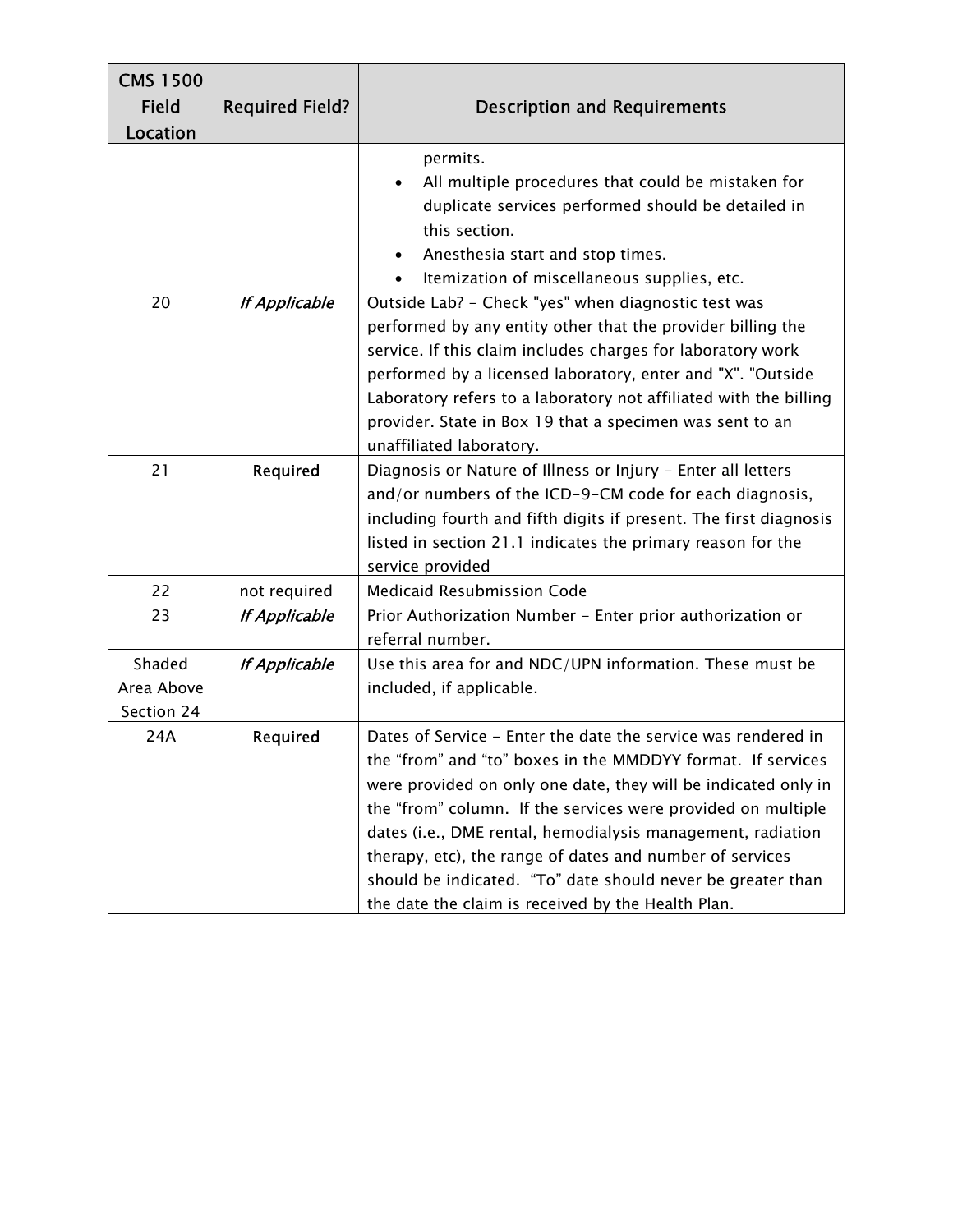| <b>CMS 1500</b> |                        |                                                                |
|-----------------|------------------------|----------------------------------------------------------------|
| <b>Field</b>    | <b>Required Field?</b> | <b>Description and Requirements</b>                            |
| Location        |                        |                                                                |
| 24B             | Required               | Place of Service - Enter one code indicating where the service |
|                 |                        | was rendered.                                                  |
|                 |                        | 03 - School                                                    |
|                 |                        | 04 - Homeless Shelter                                          |
|                 |                        | 05 - Indian Health Service Free-Standing Facility              |
|                 |                        | 06 - Indian Health Service Provider-Based Facility             |
|                 |                        | 07 - Tribal 638 Free-Standing Facility                         |
|                 |                        | 08 - Tribal 638 Provider Based-Facility                        |
|                 |                        | 11 - Office Visit                                              |
|                 |                        | $12 -$ Home                                                    |
|                 |                        | 13 - Assisted Living                                           |
|                 |                        | 14 - Group Home                                                |
|                 |                        | 15 - Mobile Unit                                               |
|                 |                        | 20 - Urgent Care Facility                                      |
|                 |                        | 21 - Inpatient Hospital                                        |
|                 |                        | 22 - Outpatient Hospital                                       |
|                 |                        | 23 - Emergency Room                                            |
|                 |                        | 24 - Ambulatory Surgical Center                                |
|                 |                        | 25 - Birthing Center                                           |
|                 |                        | 26 - Military Treatment Facility                               |
|                 |                        | 31 - Skilled Nursing Facility                                  |
|                 |                        | 32 - Nursing Facility                                          |
|                 |                        | 33 - Custodial Care Facility                                   |
|                 |                        | 34 - Hospice                                                   |
|                 |                        | 41 - Ambulance - Land                                          |
|                 |                        | 42 - Ambulance - Air or Water                                  |
|                 |                        | 50 - Federally Qualified Health Center                         |
|                 |                        | 51 - Inpatient Psychiatric Facility                            |
|                 |                        | 52 - Psychiatric Facility Partial Hospitalization              |
|                 |                        | 53 - Community Mental Health Center                            |
|                 |                        | 54 - Intermediate Care Facility                                |
|                 |                        | 55 - Residential Substance Abuse Treatment Facility            |
|                 |                        | 56 - Psychiatric Residential Treatment Center                  |
|                 |                        | 60 - Mass Immunization Center                                  |
|                 |                        | 61 - Comprehensive Inpatient Rehab Facility                    |
|                 |                        | 62 - Comprehensive Outpatient Rehab Facility                   |
|                 |                        | 65 - End Stage Renal Disease Treatment Facility                |
|                 |                        | 71 - State or Local Public Health Clinic7                      |
|                 |                        | 2 - Rural Health Clinic                                        |
|                 |                        | 81 - Independent Laboratory                                    |
|                 |                        | 99 - Other Unlisted Facility                                   |
| 24C             | <b>If Applicable</b>   | Emergency Indicator - Check box and attach required            |
|                 |                        | documentation.                                                 |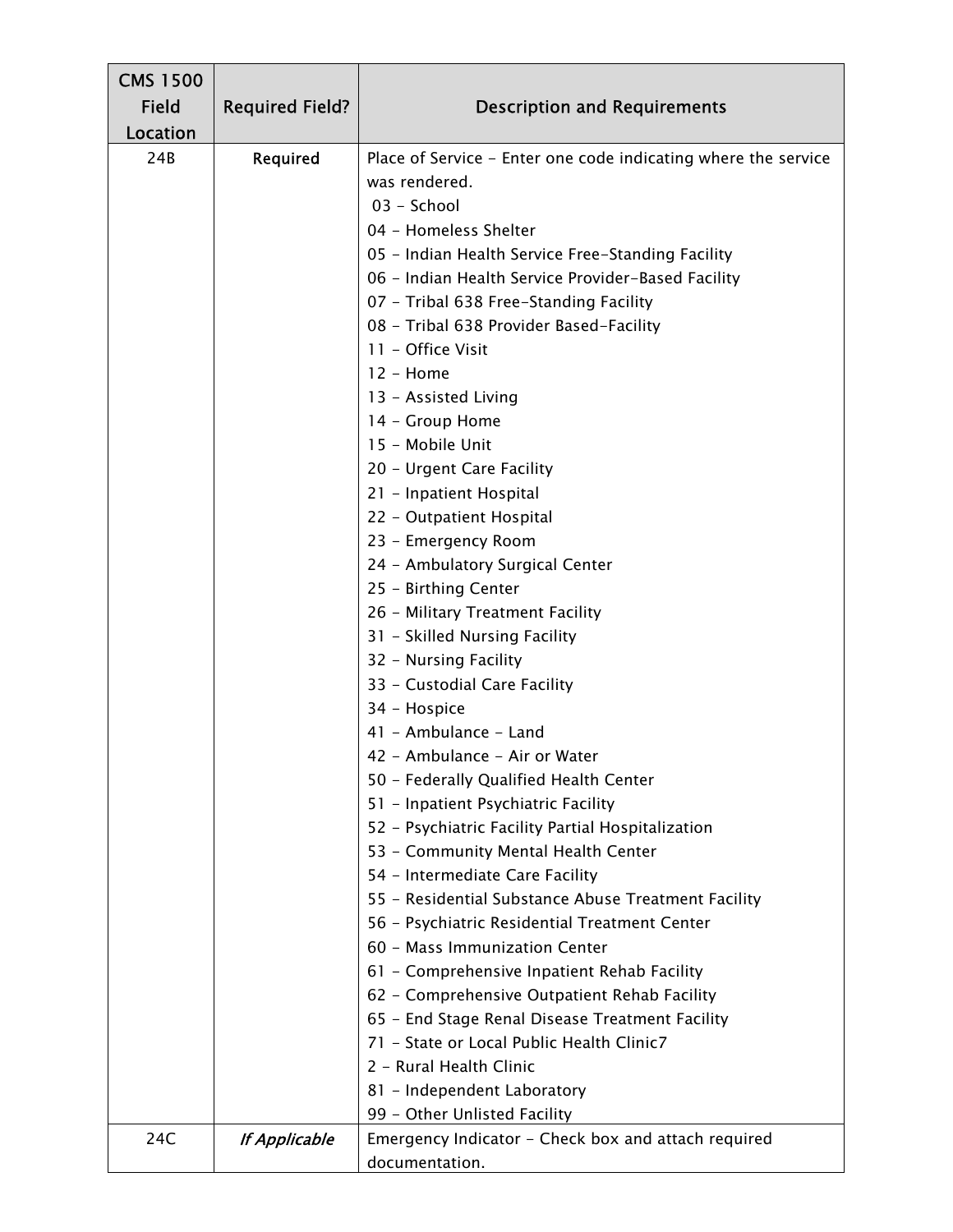| <b>CMS 1500</b> |                        |                                                                                                                                                                                                                                                                                                                                                                           |
|-----------------|------------------------|---------------------------------------------------------------------------------------------------------------------------------------------------------------------------------------------------------------------------------------------------------------------------------------------------------------------------------------------------------------------------|
| <b>Field</b>    | <b>Required Field?</b> | <b>Description and Requirements</b>                                                                                                                                                                                                                                                                                                                                       |
| Location        |                        |                                                                                                                                                                                                                                                                                                                                                                           |
| 24D             | Required               | Procedures, Services or Supplies - Enter the applicable CPT<br>and/or HCPCS National codes in this section. Modifiers, when<br>applicable, are listed to the right of the primary code under<br>the column marked "modifier". If the item is a medical<br>supply, enter the two-digit manufacturer code in the modifier<br>area after the five-digit medical supply code. |
| 24E             | Required               | Diagnosis Pointer - Enter the diagnosis code number from<br>box 21 that applies to the procedure code indicated in 24D.                                                                                                                                                                                                                                                   |
| 24F             | Required               | Charges - Enter the charge for service in dollar amount<br>format. If the item is a taxable medical supply, include the<br>applicable state and county sales tax.                                                                                                                                                                                                         |
| 24G             | Required               | Days or Units - Enter the number of medical visits or<br>procedures, units of anesthesia time, oxygen volume, items<br>or units of service, etc. Do not enter a decimal point or<br>leading zeroes. Do not leave blank as units should be at least<br>1.                                                                                                                  |
| 24H             | <b>If Applicable</b>   | EPSDT Family Plan - Enter code "1" or "2" if the services<br>rendered are related to family planning (FP). Enter code "3" if<br>the services rendered are Child Health and Disability<br>Prevention (CHDP) screening related                                                                                                                                              |
| 241             | <b>If Applicable</b>   | ID Qualifier - Enter "X" if billing for emergency services.                                                                                                                                                                                                                                                                                                               |
| 24J             | <b>If Applicable</b>   | Rendering Provider ID #/ NPI - Enter the Rendering Provider's<br>NPI number                                                                                                                                                                                                                                                                                               |
| 25              | Required               | Federal Tax ID Number - Enter the Federal Tax ID for the<br>billing provider. (Note: if vendor tax ID $#$ is shared between<br>two or more individual vendors, the provider must submit<br>claims using a SFHP-issued 3-digit suffix addition to the Tax<br>ID number)                                                                                                    |
| 26              | optional               | Patient's Account Number - Enter the patient's medical record<br>number or account number in this field. This number will be<br>reflected on Explanation of Benefits (EOB) if populated.                                                                                                                                                                                  |
| 27              | not required           | Accept Assignment?                                                                                                                                                                                                                                                                                                                                                        |
| 28              | Required               | Total Charge - Enter the total for all services in dollar and<br>cents. Do not include decimals. Do not leave blank.                                                                                                                                                                                                                                                      |
| 29              | <b>If Applicable</b>   | Amount Paid - Enter the amount of payment received from<br>the Other Health Coverage. Enter the full dollar amount and<br>cents. Do not enter Medicare payments in this box. Do not<br>enter decimals.                                                                                                                                                                    |
| 30              | <b>If Applicable</b>   | Balance Due - Enter the difference between the Total Charges<br>and the Amount Paid in full dollar amount and cents. Do not<br>enter decimals.                                                                                                                                                                                                                            |
| 31              | Required               | Signature of Physician or Supplier Including Degrees or                                                                                                                                                                                                                                                                                                                   |